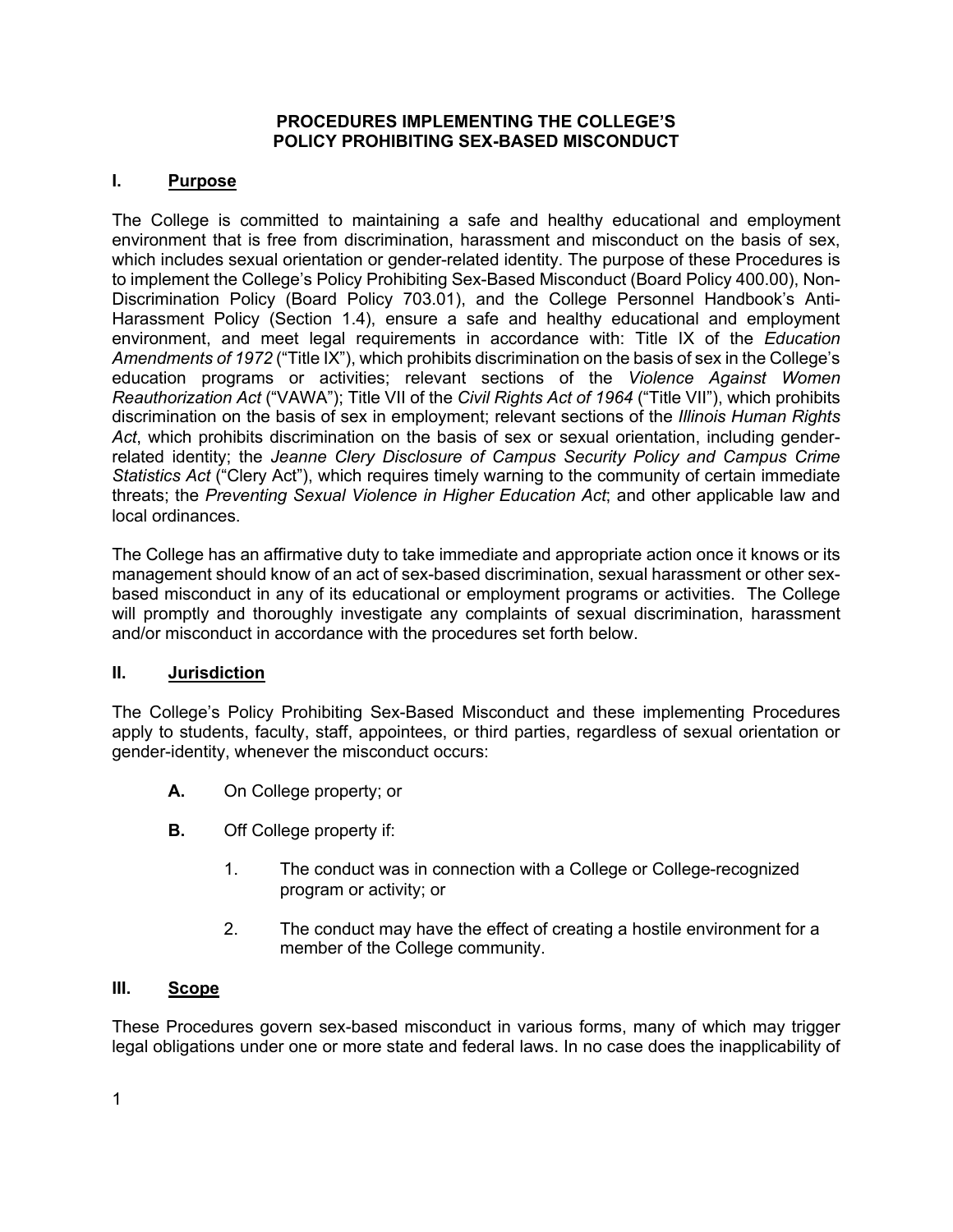a particular legal framework require the College not to address an act of misconduct falling within the scope of these Procedures.

Sections I-VII and IX-X include provisions relevant to sex-based misconduct in all its forms.

Sections VI.A and VI.B address specific reporting procedures for students and employees, respectively. Section VIII, which describes a grievance process with a required live hearing, applies only to formal Title IX complaints of sexual harassment and complaints alleging sexual violence, domestic violence, dating violence or stalking.

Appendix A provides definitions for these Procedures.

#### **IV. Administration**

#### **A. Title IX Coordinator**

The College has designated the Vice President for Student Affairs as the Title IX Coordinator. Contact information for the Title IX Coordinator is as follows:

Dr. Jose E. da Silva Vice President for Student Affairs Kankakee Community College 100 College Drive Kankakee, IL 60901 Telephone: (815) 802-8510 Email: jdasilva@kcc.edu

Responsibilities of the Title IX Coordinator include, but are not limited to:

- Overseeing the College's response to all Title IX reports and complaints and identifying and addressing any patterns or systemic problems revealed by such reports or complaints.
- Being informed of all reports and complaints raising Title IX issues, including those initially filed with another individual or office or if the investigation will be conducted by another individual or office.
- Conducting and/or assigning Title IX investigations, including the investigation of facts relative to a complaint.
	- $\circ$  With respect to Title IX complaints that relate to a College employee as the complainant or as the respondent, the Title IX Coordinator will partner with the Department of Human Resources to manage the investigation into the allegations and recommend any appropriate sanctions against an employee.
	- o The Title IX Coordinator must not be the decision-maker for a determination of responsibility in response to a formal Title IX complaint of sexual harassment.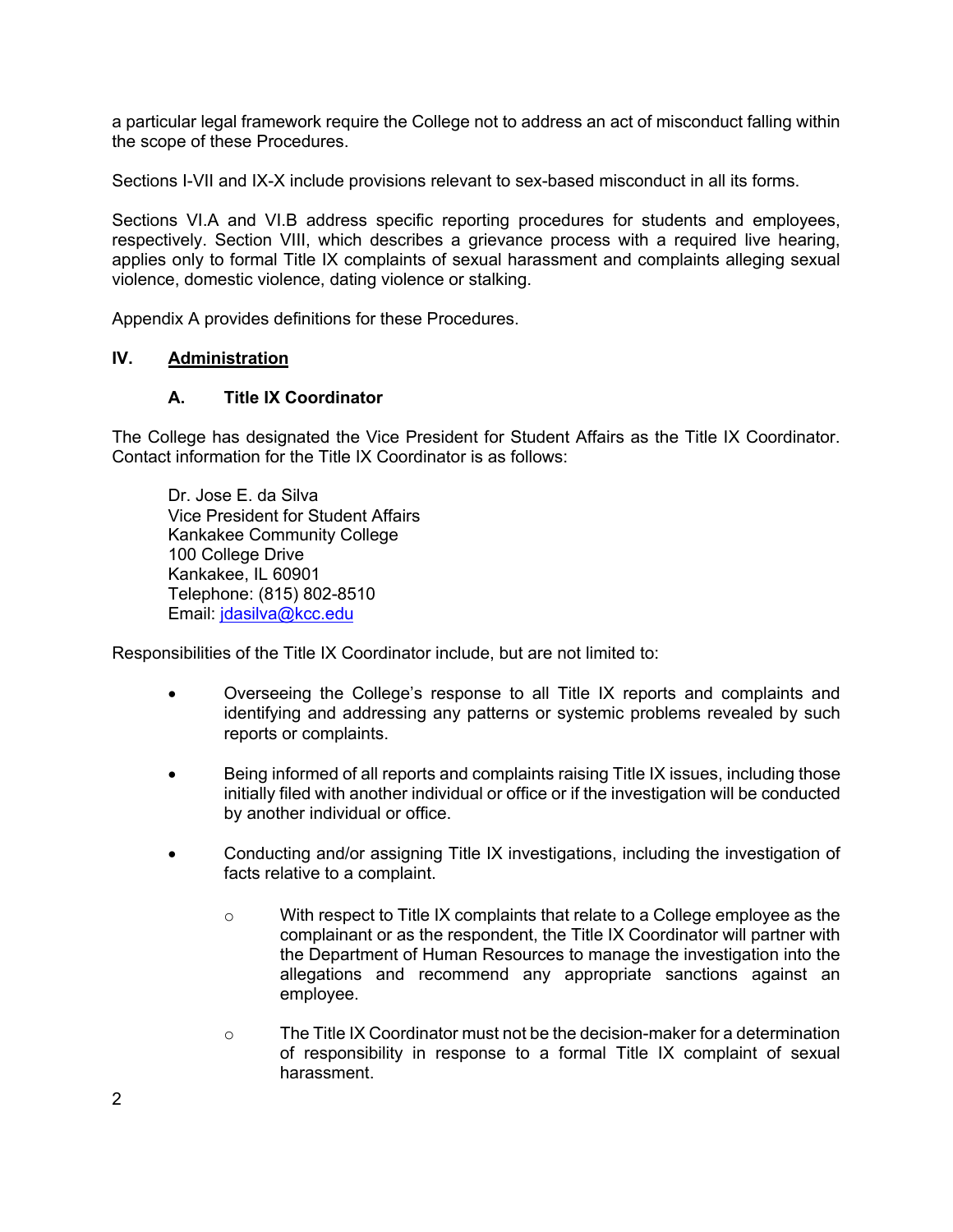- Coordinating any appropriate supportive measures and ensuring the effective implementation of any remedies.
- Ensuring that appropriate policies and procedures are in place for working with law enforcement and coordinating services with local victim advocacy organizations and services providers, including rape crisis centers.
- Ensuring that adequate training is provided to students, faculty and staff on Title IX issues.
- Monitoring students' participation in athletics and across academic fields to ensure that sex discrimination is not causing any disproportionate enrollment based on sex or otherwise negatively affecting a student's access to equal educational opportunities.
- Developing a method to survey the school climate and coordinating the collection and analysis of information from that survey.
- Promoting an educational and employment environment which is free of sex discrimination and gender bias.

Inquiries concerning the application of Title IX may be referred to the Title IX Coordinator or to the Assistant Secretary for Civil Rights at the United States Department of Education:

Office for Civil Rights, Chicago Office U.S. Department of Education Citigroup Center 500 W. Madison Street, Suite 1475 Chicago, IL 60661-4544 Telephone: (312) 730-1560 Email: OCR.Chicago@ed.gov

#### **B. Human Resources**

David Cagle Director of Human Resources/ College's Affirmative Action Officer Kankakee Community College 100 College Drive Kankakee, IL 60901 Telephone: (815) 802-8128 Email: dcagle@kcc.edu

The Human Resources Department will partner with the Title IX Coordinator with respect to any complaints of sex-based misconduct that involve a College employee as the complainant or as the respondent. For any such complaints that involve a College employee as the respondent and fall outside the scope of Title IX, the Human Resources Department will manage the investigation into the allegations and issue a decision and any appropriate sanction(s).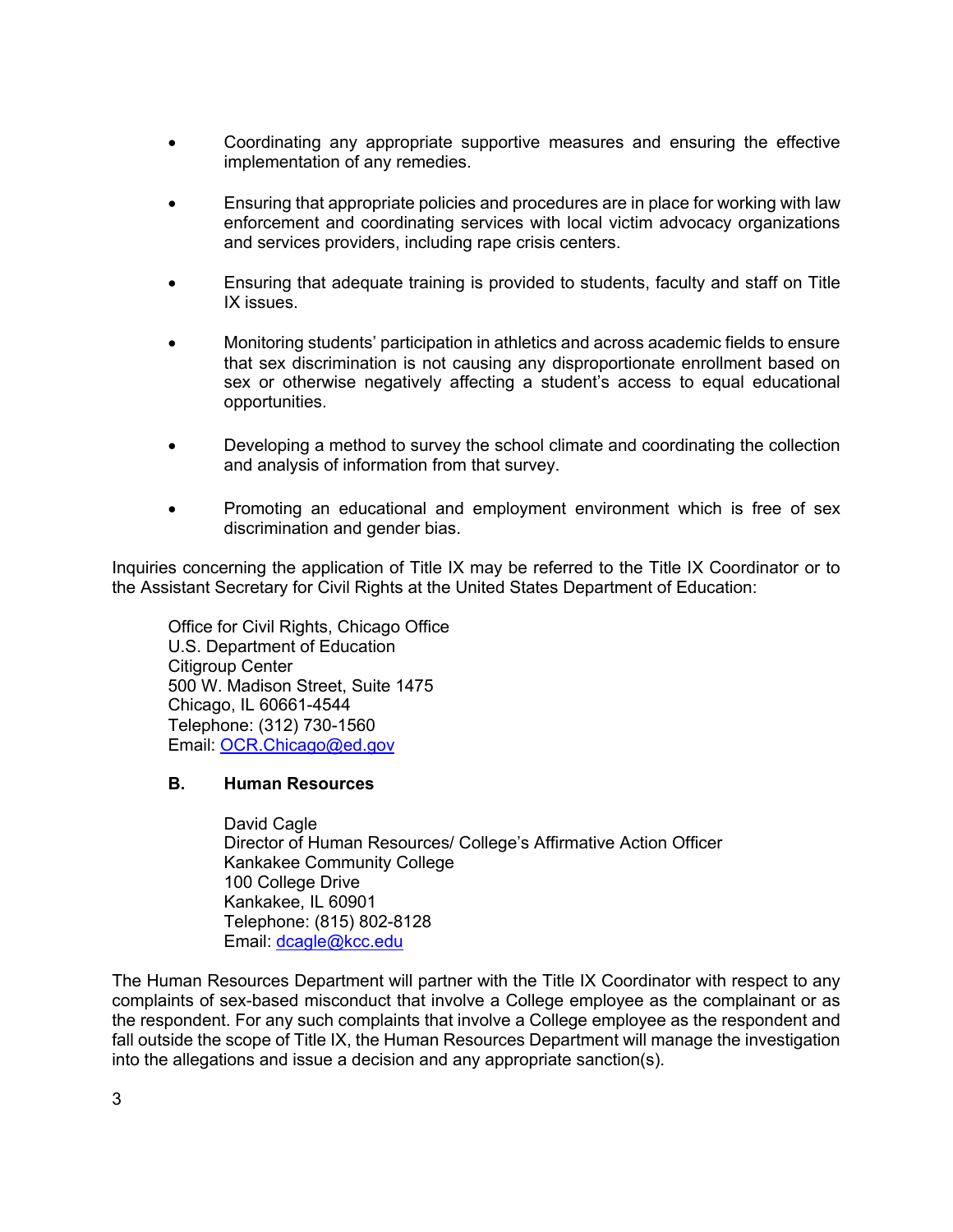For complaints of sex-based misconduct that involve a College employee as the respondent, investigatory and disciplinary procedures required by any applicable collective bargaining agreement will apply in addition to these Procedures.

#### **V. Options for Assistance Following an Incident of Sex-Based Discrimination, Harassment or Misconduct**

### **A. On--Campus Counselor**

The following on-campus counselor can provide an immediate confidential\* response in a crisis situation, as well as ongoing assistance and support:

Michelle Thorpe Counseling Psychologist Transformative Growth Counseling Phone: (312) 588-9437 Email: michelle@transformativegrowth.org Website: http://www.kcc.edu/students/advising/Pages/counseling-and-referralservices.aspx

\*Indicates a Confidential Advisor, as defined in Appendix A.

Note: While the above-listed counselor may maintain a reporting person's confidentiality vis-à-vis the College, they may have reporting or other obligations under State law.

### **B. Emergency Response**

Anyone who experiences or observes an emergency situation should immediately call 911 and/or one of the phone numbers listed below:

KCC Police Department/ Campus Safety and Security Phone: (815) 802-8190 or ext. 5555

For non-emergency situations, contact (815) 802-8190.

### **C. Off-Campus Health Care Options**

Individuals may seek treatment for injuries, preventative treatment for sexually transmitted disease, and/or other health services by contacting one of the health care providers listed on the following page: http://www.kcc.edu/students/advising/Pages/counseling-and-referralservices.aspx.

These providers include a health care option which provides medical forensic services (rape kits) and/or Sexual Assault Nurse Examiners at no cost, pursuant to the *Sexual Assault Survivors Emergency Treatment Act* (410 ILCS 70).

4 Seeking medical treatment also serves to preserve physical evidence of sexual violence.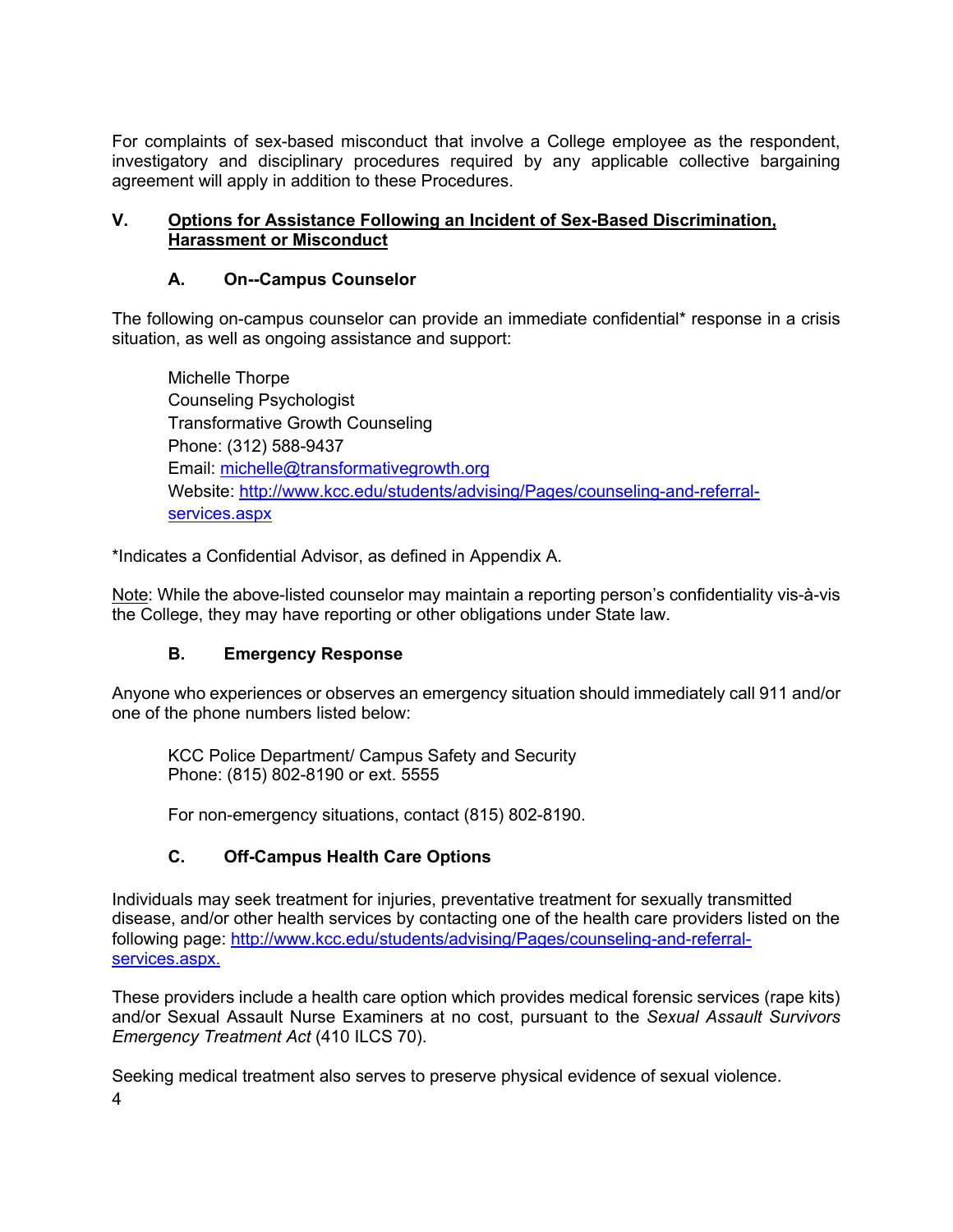Off-campus health care providers will generally maintain confidentiality and not share information with the College unless the reporting person requests the disclosure and signs a consent or waiver form. Note, however, that while these health care providers may maintain a reporting person's confidentiality vis-à-vis the College, they may have other reporting obligations under State law.

## **D. State of Illinois Sexual Harassment and Discrimination Helpline**

The Illinois Department of Human Rights has established a helpline for individuals to obtain information about their reporting options and referrals to other resources. The helpline is available Monday through Friday, from 8:30 a.m. to 5:00 p.m., at (877) 236-7703.

### **VI. Making a Report of Alleged Sex-Based Misconduct**

Any student, employee or community member who wishes to avail himself or herself of these Procedures may do so by making a report to the Title IX Coordinator or the Director of Human Resources. Students may also make a report to any Responsible Employee, as defined below. Detailed information concerning student and employee reporting follows below.

### **A. Student Reporting**

The College encourages students who have experienced sex-based misconduct to talk with someone about what happened so that they can get the support they need and so that the College can respond appropriately. Different employees on campus have different reporting obligations with regard to alleged sex-based misconduct. Some College employees (referred to as "Responsible Employees") are required to report all incidents of sex-based misconduct to the Title IX Coordinator, including the identities of the persons involved in the incident. While only designated Responsible Employees are required to report all incidents of sex-based misconduct to the Title IX Coordinator, all members of the College community (including students) are encouraged to report such incidents to the Title IX Coordinator.

The various reporting options available are set forth in further detail below. Regardless of to whom a report is made, the College will provide the person alleged to be the victim, if identified, with concise information, written in plain language, of the person's rights and options pursuant to these Procedures.

Immunity for Good Faith Reporting: Students who in good faith report an alleged violation of the College's Policy Prohibiting Sex-Based Misconduct will be granted immunity and will not receive a disciplinary sanction for a student conduct violation (such as underage drinking) revealed during the course of reporting. Immunity will not be provided for student conduct violations which the College determines are egregious, including without limitation misconduct which places the health or safety of another person at risk.

1. Student Reporting to the Title IX Coordinator

Students are encouraged to report alleged incidents of sex-based misconduct to the Title IX Coordinator directly. The College's Title IX Coordinator is:

Dr. Jose E. da Silva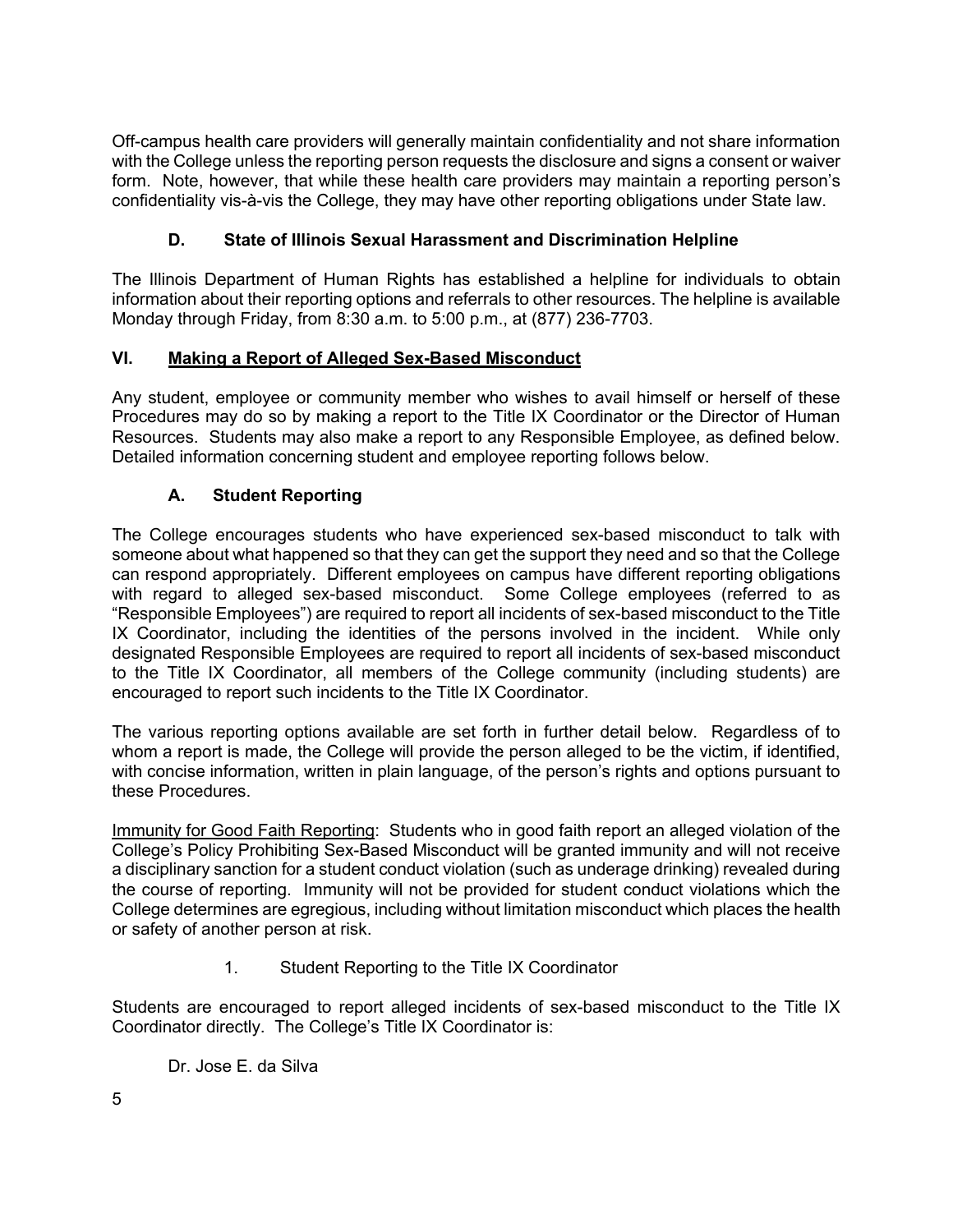Vice President for Student Affairs Kankakee Community College 100 College Drive Kankakee, IL 60901 Telephone: (815) 802-8510 Email: jdasilva@kcc.edu

2. Student Reporting to Responsible Employees

A Responsible Employee, as defined in Appendix A, must report to the Title IX Coordinator all relevant details about an alleged incident of sex-based misconduct shared by a student, including the date, time and specific location of the alleged incident, and the names of all involved individuals. To the extent possible, information shared with a Responsible Employee will be disclosed only to the Title IX Coordinator and/or those individuals responsible for handling the College's response to the report.

The following categories of employees are the College's Responsible Employees:

- Title IX Coordinator
- College Administrators
- Supervisors and Managerial Staff
- Faculty
- Campus Police
- Athletic Coaches
- Student Club Advisors

Before a student reveals any information to Responsible Employee, the employee should ensure that the student understands the employee's reporting obligations. If the student wants to make a confidential report, the Responsible Employee should direct the student to the confidential resources listed in Section VI.A.3 below.

If the student wants to tell the Responsible Employee what happened but also maintain confidentiality, the employee should tell the student that the College will consider the request, but that the College cannot guarantee it will be able to honor it. In reporting the details of the incident to the Title IX Coordinator, the Responsible Employee will also inform the Title IX Coordinator of the student's request for confidentiality.

3. Confidential Reporting

Students who wish to confidentially report an incident of sex-based misconduct may make a confidential report to:

Michelle Thorpe Counseling Psychologist Transformative Growth Counseling Phone: (312) 588-9437 Email: michelle@transformativegrowth.org Website: http://www.kcc.edu/students/advising/Pages/counseling-and-referralservices.aspx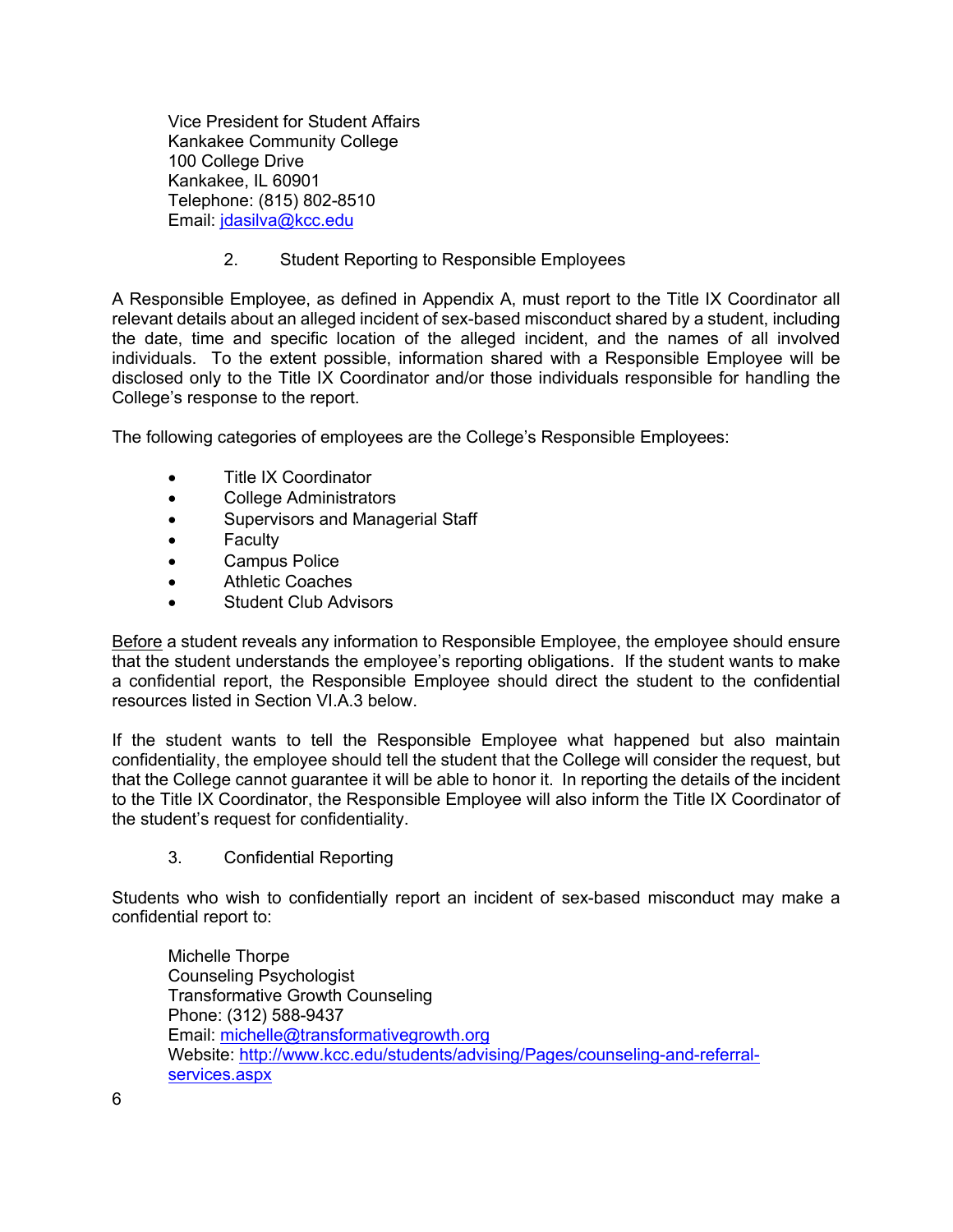This individual is a Confidential Advisor, as defined in Appendix A. Professional, licensed counselors who provide mental health counseling to students (including counselors who act in that role under the supervision of a licensed counselor) are not required to report any information about an alleged incident to the Title IX Coordinator without a student's permission.

Note: While the individual listed above may maintain a student's confidentiality vis-à-vis the College, they may have reporting or other obligations under State law. Any College employee who suspects or receives knowledge that a minor student may be an abused or neglected child or, for a student aged 18 through 21, an abused or neglected individual with a disability, is required to: 1) immediately report or cause a report to be made to the Illinois Department of Children and Family Services (DCFS) on its Child Abuse Hotline; and 2) follow directions given by DCFS concerning filing a written report within 48 hours with the nearest DCFS field office.

Also Note: If the College determines that a person alleged to be the perpetrator of sexual misconduct poses a serious and immediate threat to the College community, College Police may be called upon to issue a timely warning to the College community. Any such warning will not include any information that identifies the person alleged to be the victim.

4. Electronic and/or Anonymous Reporting

The College maintains an online system for electronic reporting. The reporter may choose to provide his/her identity or may choose to report anonymously. The system will notify the user, before he/she enters information, that entering personally identifying information may serve as notice to the College for the purpose of triggering an investigation. Anonymous reports can be filed at http://www.kcc.edu/Community/Collegeinfo/consumer-info/Pages/misconductcomplaint.aspx. Where a reporter chooses to provide his/her identity and contact information, the College will respond to the reporter within 12 hours.

5. Note Regarding Student Participation in Public Awareness Events

Public awareness events such as "Take Back the Night," the Clothesline Project, candlelight vigils, protests, "survivor speak outs" or other forums in which students disclose incidents are not considered notice to the College of sex-based discrimination, harassment or misconduct for purposes of triggering an obligation to investigate any particular incident(s). Such events may, however, inform the need for campus-wide education and prevention efforts, and the College will provide information about students' rights at these events.

# **B. Employee Reporting**

1. Alleged Sex-Based Misconduct of a Student

In addition to the reporting requirements for Responsible Employees (see Section VI.A), all College employees who have information regarding sex-based misconduct of a student should report it to the Title IX Coordinator or any Responsible Employee.

2. Alleged Sex-Based Misconduct of an Employee

An employee should notify the Title IX Coordinator or the Director of Human Resources if he or she believes that the College or a member of the College community has engaged in sex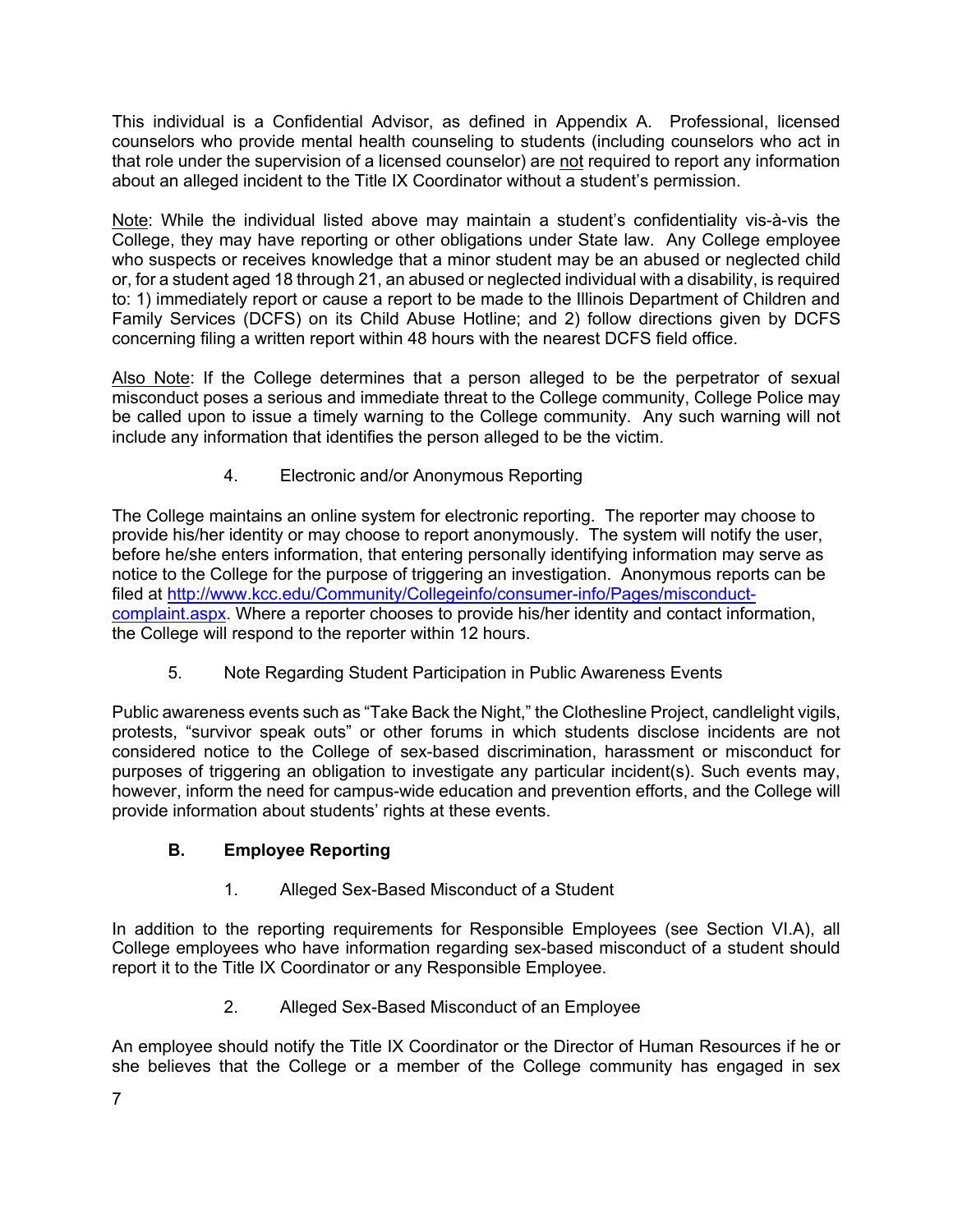discrimination, sexual harassment or other sex-based misconduct in violation of the College's Policy Prohibiting Sex-Based Misconduct or KCC's Non-Discrimination Policy.

## **C. Board Member Reporting**

Members of the College's Board of Trustees and other elected officials should promptly report claims of sex-based misconduct against a Board member. Board members and elected officials should report claims of sex-based misconduct against a Board member to the Board Chair or College President. If the report is made to the College President, the President shall promptly notify the Board Chair, or if the Board Chair is the subject of the complaint, the Board Vice Chair. When a complaint of sex-based misconduct is made against a member of the Board of Trustees, the Board Chair shall consult with legal counsel for the College to arrange for an independent review of the allegations. If the allegations concern the Board Chair, or the Board Chair is a witness or otherwise conflicted, the Board Vice Chair shall so consult with legal counsel. If the allegations concern both the Board Chair and the Board Vice Chair, and/or they are witnesses or otherwise conflicted, the Board Secretary shall so consult with legal counsel. The investigator shall prepare a written report and submit it to the Board.

## **D. Knowingly False Reporting**

A person who knowingly makes a false report of sex-based misconduct may be subject to disciplinary action, up to and including suspension, expulsion, or termination. This College will not enforce this prohibition against any person it believes made a report in good faith. A determination regarding responsibility, alone, is not sufficient to conclude that a person knowingly made a false report.

### **VII. College Response to Reports of Alleged Sex Discrimination, Harassment or Other Misconduct**

### **A. Processing of Report**

Upon receipt of a report, the Title IX Coordinator will analyze the report to determine the appropriate method for processing and reviewing it.

For any report alleging sexual harassment, as defined under Title IX, and/or alleging sexual violence, domestic violence, dating violence or stalking pursuant to the *Preventing Sexual Violence in Higher Education Act*, the Title IX Coordinator will promptly contact the person alleged to be the victim (hereinafter "complainant") to:

- 1. Discuss the availability of supportive measures (see Section VII.B below);
- 2. Consider the complainant's wishes with respect to supportive measures;
- 3. Inform the complainant of the availability of supportive measures with or without the filing of a formal complaint; and
- 4. Explain to the complainant the process for filing a formal complaint.

### **B. Supportive Measures**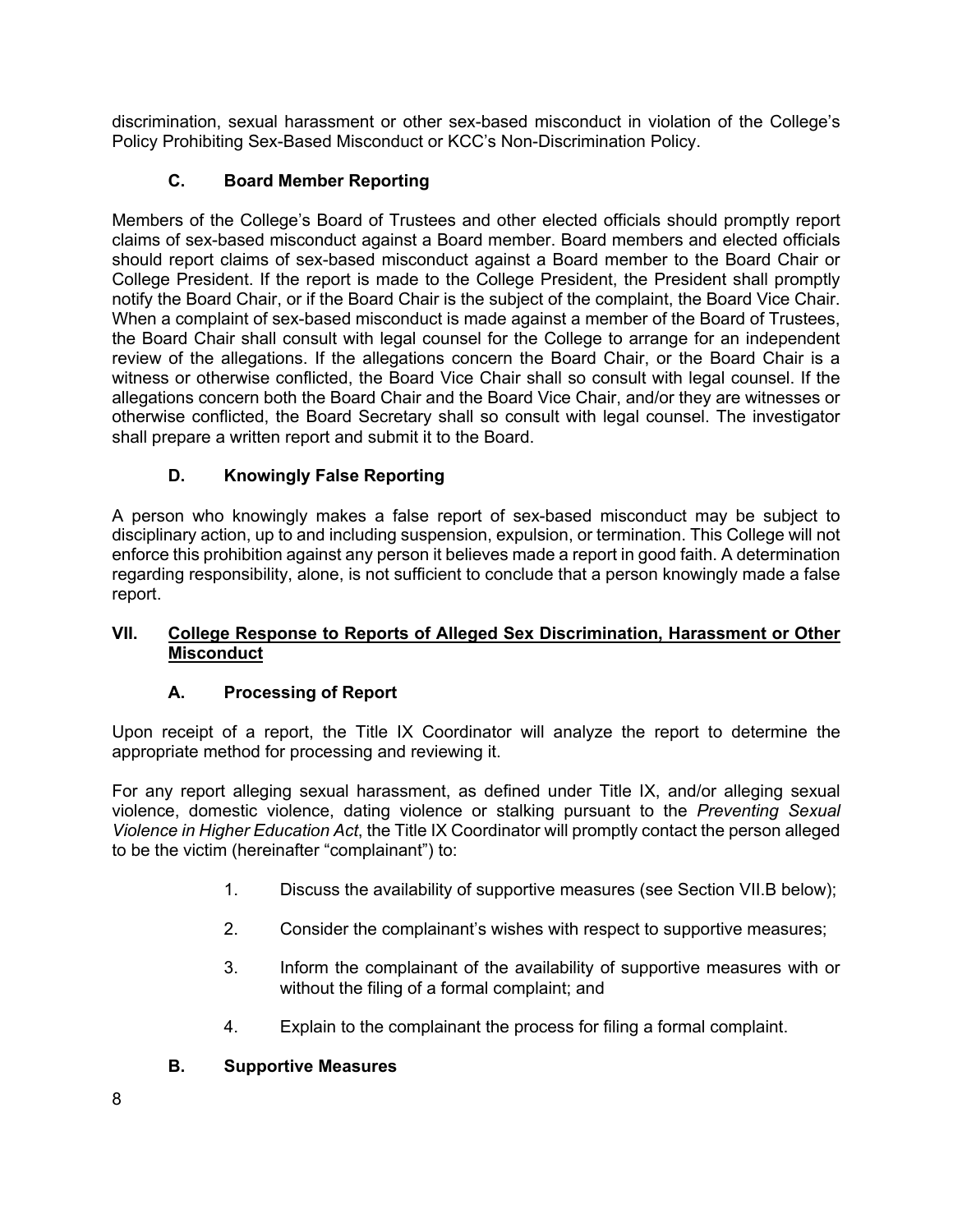Supportive measures (also referred to as "interim protective measures") are non-disciplinary, nonpunitive individualized services offered as appropriate, as reasonably available, and without fee or charge to a complainant or respondent, irrespective of whether a formal complaint has been filed.

Examples of supportive measures that the College may offer include, but are not limited to:

- Counseling and mental health support;
- Extensions of deadlines or other course-related adjustments;
- Leaves of absence;
- Changes to academic, living, dining, transportation and/or working schedules or situations;
- Increased security and monitoring of certain areas of campus;
- Issuance and enforcement of mutual campus no contact orders; and
- Enforcement of an order of protection or no contact order entered by a State civil or criminal court.

A report of alleged sex-based misconduct may also prompt the College to consider broader remedial action, such as increased monitoring, supervision or security at locations where the alleged incident occurred; increased education and prevention efforts, including to targeted population groups; the use of climate assessments and/or victimization surveys; and/or revisions to the College's policies and practices.

The College will maintain as confidential any supportive measures provided to a complainant or respondent, to the extent that maintaining such confidentiality would not impair the College's ability to provide the supportive measures.

The Title IX Coordinator is responsible for coordinating the College's implementation of supportive measures.

### **C. Emergency Removals and/or Administrative Leave**

Prior to initiating or completing the Grievance Process in response to a formal complaint, described further in Section VIII below, or in the absence of a formal complaint, the College may remove a respondent from the College's education program or activity on an emergency basis. Where the alleged conduct, if proven, would constitute sexual harassment as defined under Title IX, the College will effectuate an emergency removal only where the College has determined, based on an individualized safety and risk analysis, that an immediate threat to the physical health or safety of any student or other individual arising from the allegations of sexual harassment justifies removal. In such cases, the College will provide the respondent with notice and an opportunity to challenge the decision immediately following the removal.

In addition, the College may place an employee on administrative leave during the pendency of the Grievance Process in response to a formal complaint.

### **D. Clery Act Reporting Obligations**

9 Pursuant to the *Jeanne Clery Disclosure of Campus Security Policy and Campus Crime Statistics Act* ("Clery Act"), 20 U.S.C. § 1092(f), the College will issue timely warnings to the campus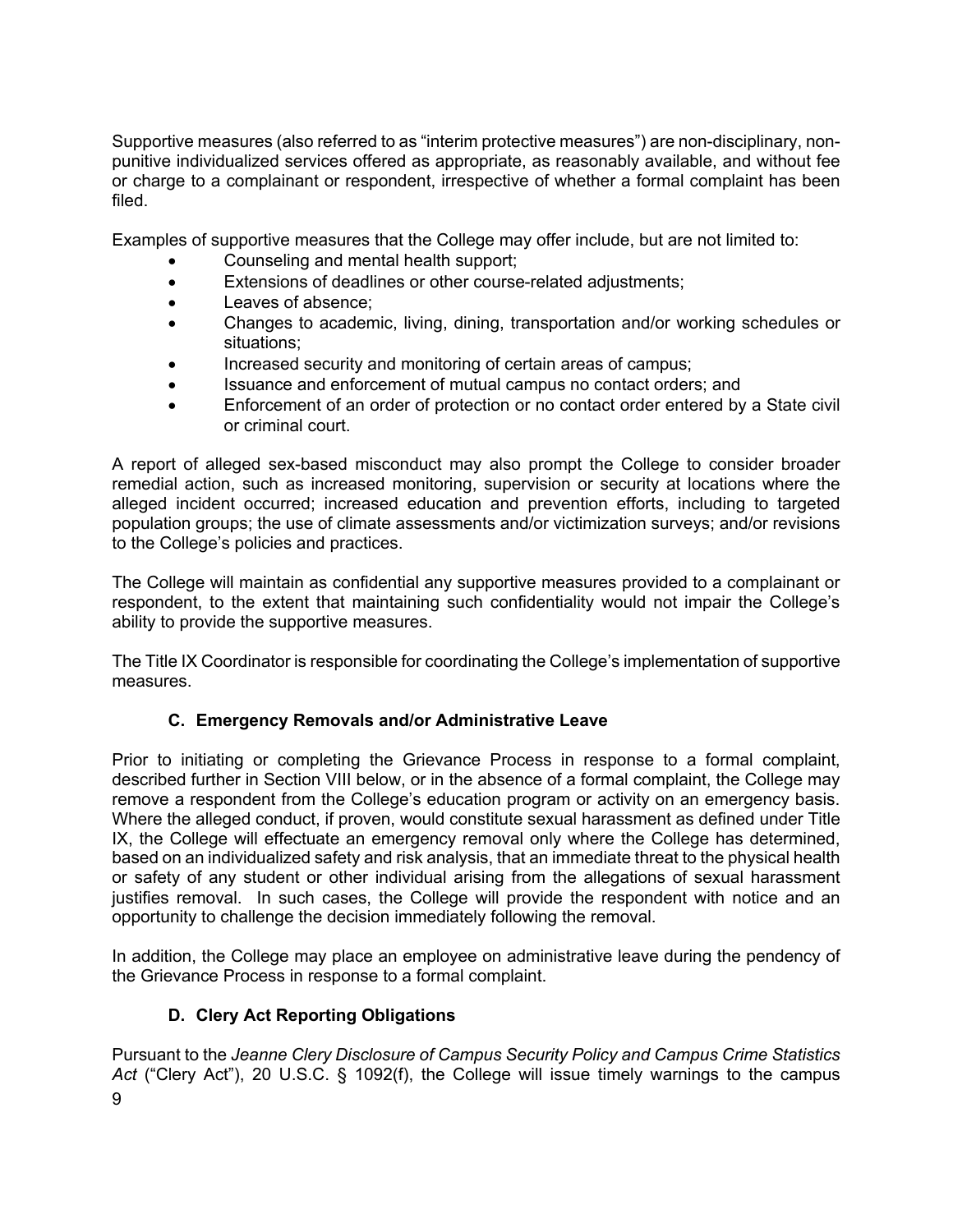community about crimes that have already occurred but may continue to pose a serious or ongoing threat to students and employees. The *Clery Act* also requires the College to maintain a public crime log and publish an Annual Security Report ("ASR") available to all current students and employees. The ASR documents three calendar years of select campus crime statistics (including statistics regarding incidents of dating violence, domestic violence, and stalking), security policies and procedures, and information on the basic rights guaranteed to victims of sexual assault.

#### **VIII. Grievance Process for Complaints Alleging Title IX Sexual Harassment and/or Alleging Sexual Violence, Domestic Violence, Dating Violence or Stalking**

For purposes of this Grievance Process, a formal complaint is a document filed by a complainant or signed by the Title IX Coordinator, alleging (a) sexual harassment in violation of Title IX and/or (b) sexual violence, domestic violence, dating violence or stalking in violation of the *Preventing Sexual Violence in Higher Education Act*; and requesting that the College investigate the allegation. At the time of filing a formal complaint pursuant to this Grievance Process, the complainant must be participating in or attempting to participate in the College's education programs or activities, either as a student or an employee. Should a formal complaint be filed, the Title IX Coordinator will investigate the formal complaint or appoint a qualified person to undertake the investigation on his or her behalf.

The College as it deems appropriate may extend the time provided in this Grievance Process to comply with a requirement and may postpone the scheduled date for any proceeding, meeting, or hearing, provided that the extended deadline or postponed date would not exceed a time limit required by law. If one of the parties requested the extension or postponement, that it is available on an equal basis to both parties.

## **A. Notice of Allegations**

Within 10 business days after signing a formal complaint or receiving a formal complaint filed by a complainant, the Title IX Coordinator will provide written notice to the parties who are known of the following:

- 1. This Grievance Process, including the informal resolution process, where applicable.
- 2. The allegations potentially constituting sexual harassment under Title IX and/or sexual violence, domestic violence, dating violence or stalking under the *Preventing Sexual Violence in Higher Education Act*, including sufficient details known at the time and with sufficient time to prepare a response before any initial interview.
- 3. That the respondent is presumed not responsible for the alleged conduct and that a determination regarding responsibility is made at the conclusion of the grievance process.
- 4. That the parties may have an advisor of their choice, who may be, but is not required to be, an attorney.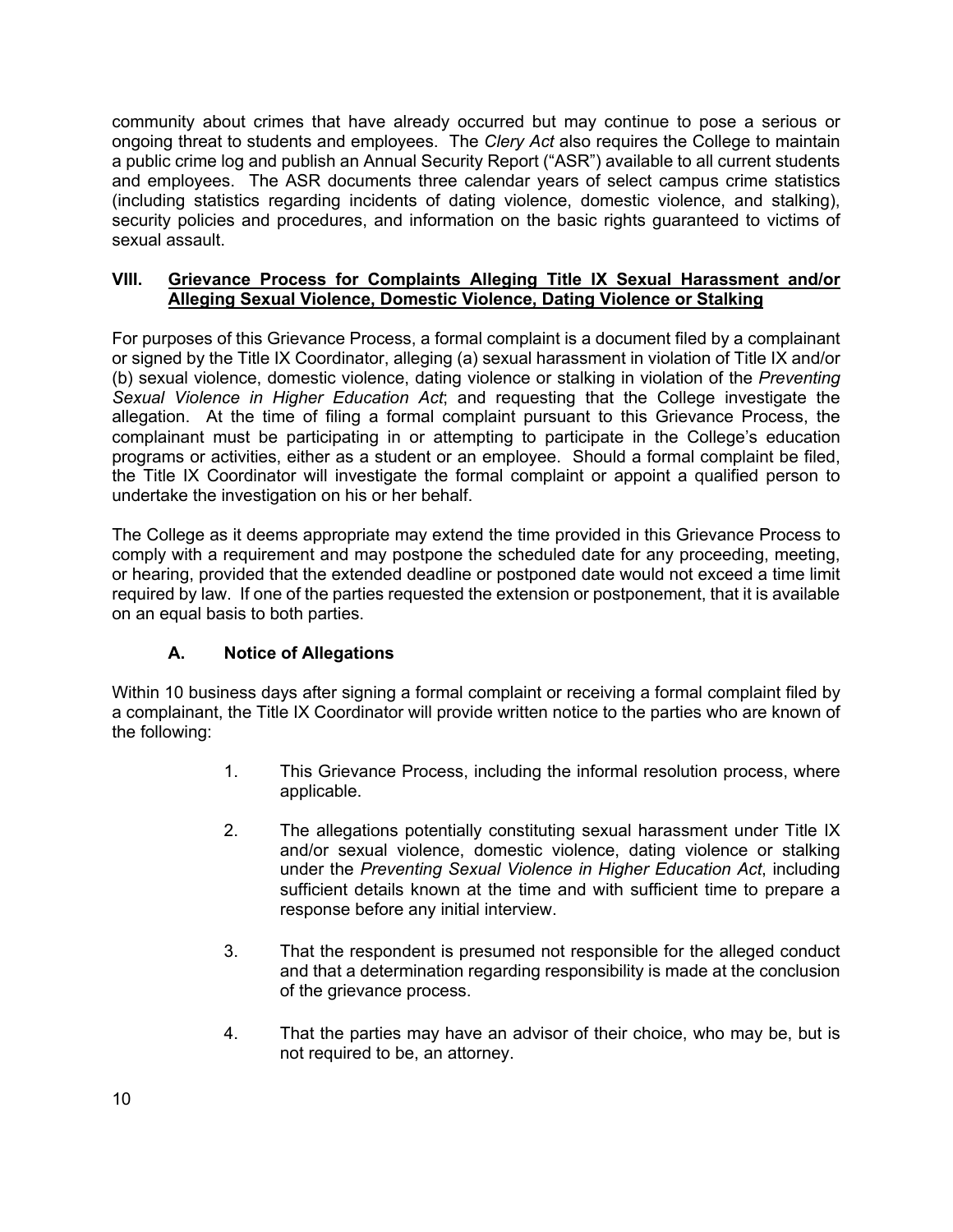- 5. That the parties may inspect and review any evidence obtained as part of the investigation that is directly related to the allegations raised in the formal complaint, including evidence upon which the College does not intend to rely in reaching a determination regarding responsibility, and inculpatory or exculpatory evidence, whether obtained from a party or other source.
- 6. The College Code of Conduct provision(s) that prohibit knowingly making false statements or knowingly submitting false information during the grievance process.

If, during the course of an investigation, the College decides to investigate allegations that are not included in the initial written notice of allegations, the Title IX Coordinator will provide subsequent written notice of the additional allegations to all known parties.

## **B. Informal Resolution**

At any time after receiving the initial notice of allegations (See Section VIII.A above), and prior to a determination regarding responsibility being reached, the complainant and respondent may request to participate in an informal resolution process. Informal resolution will only occur with both parties' voluntary, written consent. At any time prior to agreeing to a resolution, any party will have the right to withdraw from the informal resolution process and resume the grievance process with respect to the formal complaint.

The College does not permit informal resolution in cases involving alleged sexual harassment, sexual violence, domestic violence, dating violence or stalking by a College employee toward a student.

### **C. Consolidation of Formal Complaints**

The Title IX Coordinator may consolidate formal complaints as to allegations against more than one respondent, or by more than one complainant against one or more respondents, or by one party against the other party, where the allegations of sexual misconduct arise out of the same facts or circumstances.

## **D. Dismissal of Formal Complaints**

If, during the course of an investigation or following an investigation into a formal complaint, the Title IX Coordinator or designated Investigator determines that the conduct alleged in the formal complaint would not constitute sexual harassment as defined in 34 C.F.R. § 106.30 (Title IX) even if proved, did not occur in the District's education program or activity, or did not occur against a person in the United States, then the Title IX Coordinator will dismiss the formal complaint with regard to that conduct for purposes of Title IX. In cases where the College determines that Title IX is not applicable but the College still intends to apply this Grievance Process to resolve the alleged misconduct, the College will inform the parties that Title IX is inapplicable but that such Process will nevertheless be applied. In addition, dismissal of a formal complaint for purposes of Title IX does not preclude action under other College policies and procedures.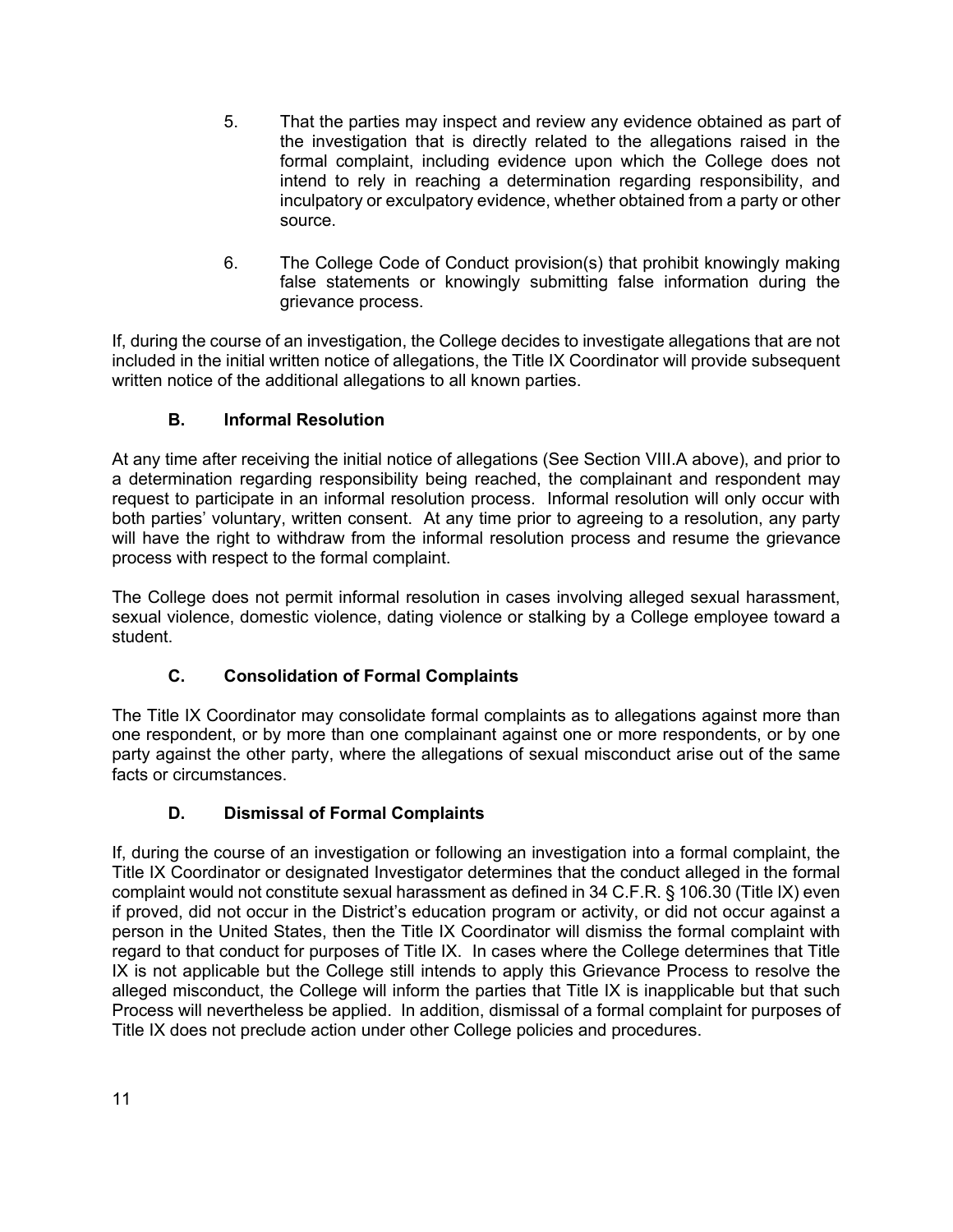The Title IX Coordinator may dismiss a formal complaint, or any allegations therein, at any time during an investigation if: (1) the complainant notifies the Title IX Coordinator in writing that the complainant would like to withdraw the formal complaint or any allegations therein; (2) the respondent is no longer enrolled or employed by the College; or (3) specific circumstances prevent the College from gathering evidence sufficient to reach a determination as to the formal complaint or allegations therein.

Upon dismissal—either of a complaint altogether, or of a complaint for purposes of Title IX—the Title IX Coordinator or Investigator will promptly send written notice of the dismissal and reason(s) for the dismissal simultaneously to the parties. Dismissal of a formal complaint under this Process does not preclude action under other College policies and procedures.

## **E. Investigation of Formal Complaint**

The Title IX Coordinator will appoint one or more trained investigators to undertake an investigation into a formal complaint. Throughout the investigation, the parties will be afforded an equal opportunity to present witnesses including fact and expert witnesses, and other inculpatory and exculpatory evidence. The Investigator will not restrict the ability of either party to discuss the allegations under investigation or to gather and present relevant evidence. Any proceeding, meeting, or hearing held to resolve formal complaints pursuant to this Grievance Process will protect the privacy of the participating parties and witnesses.

Both parties will be afforded an opportunity to be accompanied to any meeting or proceeding by an advisor of their choice, who may be, but is not required to be, an attorney. The advisor's role is limited to providing support, guidance and/or advice, and to conducting cross-examination during the live hearing (see Section VIII.F below). A party's advisor may not speak on behalf of the party during any meeting, interview or hearing and must comply with all behavioral rules and expectations set forth in these Procedures. If a party's advisor violates these Procedures or engages in behavior that harasses, abuses or intimidates a party, witness or individual resolving a complaint, that advisor may be prohibited from further participation.

When a party's participation is invited or expected at an investigative interview or other meeting, the Investigator will provide that party with written notice of the date, time, location, participants, and purpose of said interview or meeting at least three (3) business days prior to the interview or meeting.

At the conclusion of the investigation and prior to the Investigator's completion of his/her investigative report, the Investigator will send to each party (and the party's advisor, if any) the evidence obtained as part of the investigation that is directly related to the allegations raised in the formal complaint, in electronic format. The parties will have 10 business days to submit a written response to the evidence, which the Investigator will consider prior to completion of his/her investigative report.

After receiving and reviewing the parties' written responses, if any, the Investigator will create an investigative report that fairly summarizes the relevant evidence, and will forward a copy of his/her report to the Title IX Coordinator. Upon receipt of the Investigator's Report, the Title IX Coordinator will schedule a hearing. At least 10 business days prior to the hearing, the Title IX Coordinator will: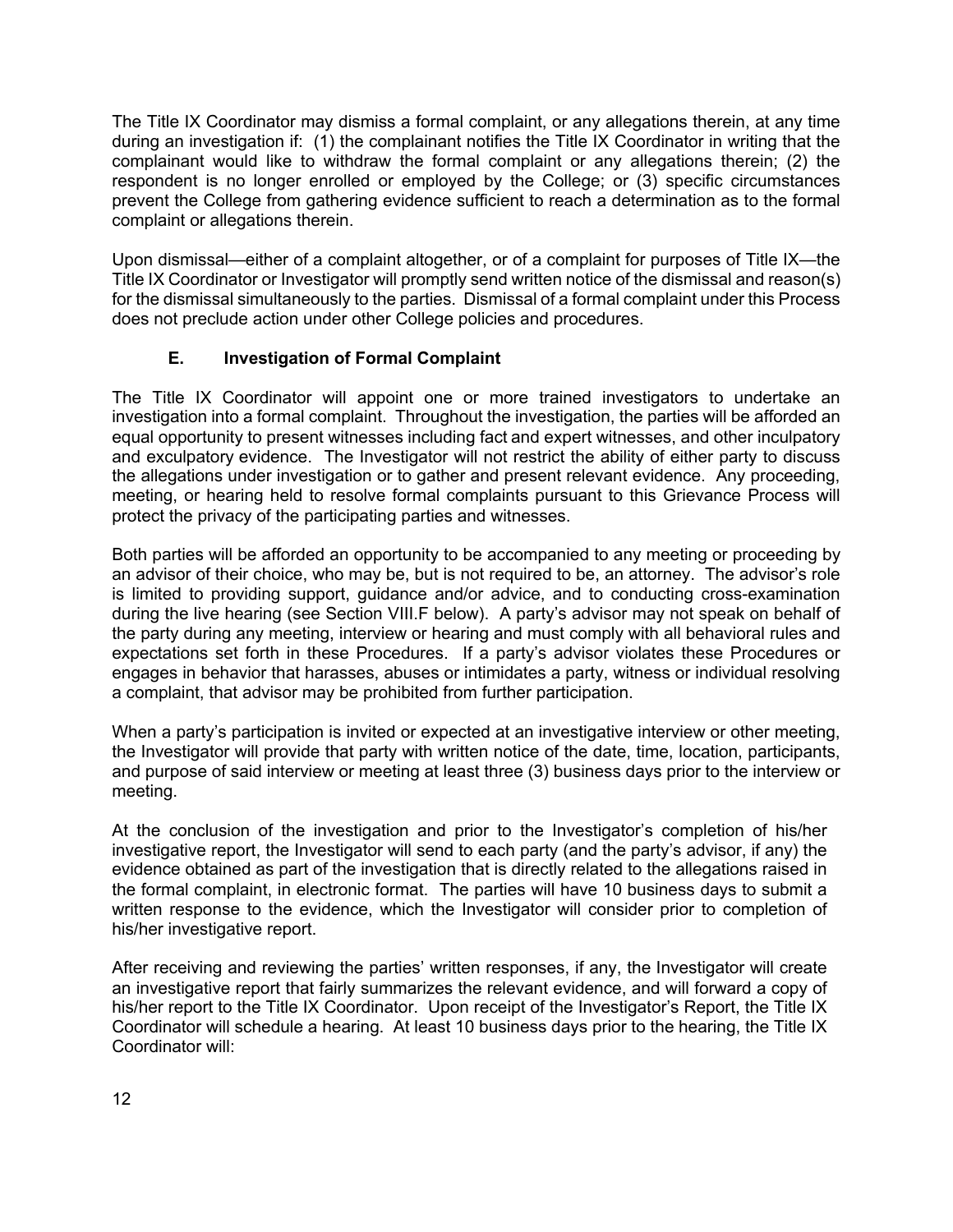- (1) Provide both parties with written notice of the hearing date, time, location, participants (including the name of the appointed Hearing Officer) and purpose of the hearing; and
- (2) Send to each party (and the party's advisor, if any) the investigative report [in electronic format or hard copyl for their review and written response.

#### **F. Hearings**

A hearing will be conducted by a Hearing Officer appointed by the College. Both parties will have the opportunity to request a substitution if the participation of the appointed Hearing Officer poses a conflict of interest. A party wishing to request a substitution must contact the Title IX Coordinator within three (3) business days after the party's receipt of the notice of hearing to make such a request.

At the request of either party, the College will arrange for the live hearing to occur with the parties located in separate rooms, with technology enabling the Hearing Officer and parties to simultaneously see and hearing the party or witness answering questions. A party wishing to request that the live hearing occur with the parties located in separate rooms must contact the Title IX Coordinator to request such an arrangement at least three (3) business days in advance of the hearing. The College may conduct any live hearing virtually, with the participants in one or more separate geographical locations, and with technology enabling participants simultaneously to see and hear each other.

At the live hearing, each party's advisor will be permitted to ask the other party and any witnesses all relevant questions and follow-up questions, including those challenging credibility. Such crossexamination will be conducted directly, orally, and in real time by the party's advisor of choice and may never be conducted by a party personally.

If a party does not have an advisor who is available to conduct cross-examination on behalf of that party at the live hearing, then the College will provide the party with an advisor of the College's choice, free of charge, to conduct cross-examination on behalf of that party. To invoke this right, the party must notify the Title IX Coordinator at least three (3) business days in advance of the hearing that the party does not have an advisor to conduct cross-examination. A party who fails to notify the College that he/she does not have an advisor within the required three (3) business day timeframe will waive the right to request that an advisor be appointed.

Only relevant questions, as determined by the Hearing Officer, may be asked of a party or witness. Questions and evidence about the complainant's sexual predisposition or prior sexual behavior are not relevant and will not be permitted, except where:

- 1. The questions and evidence about the complainant's prior sexual behavior are offered to prove that someone other than the respondent committed the conduct alleged by the complainant; or
- 2. The questions and evidence concern specific incidents of the complainant's prior sexual behavior with respect to the respondent and are offered to prove consent.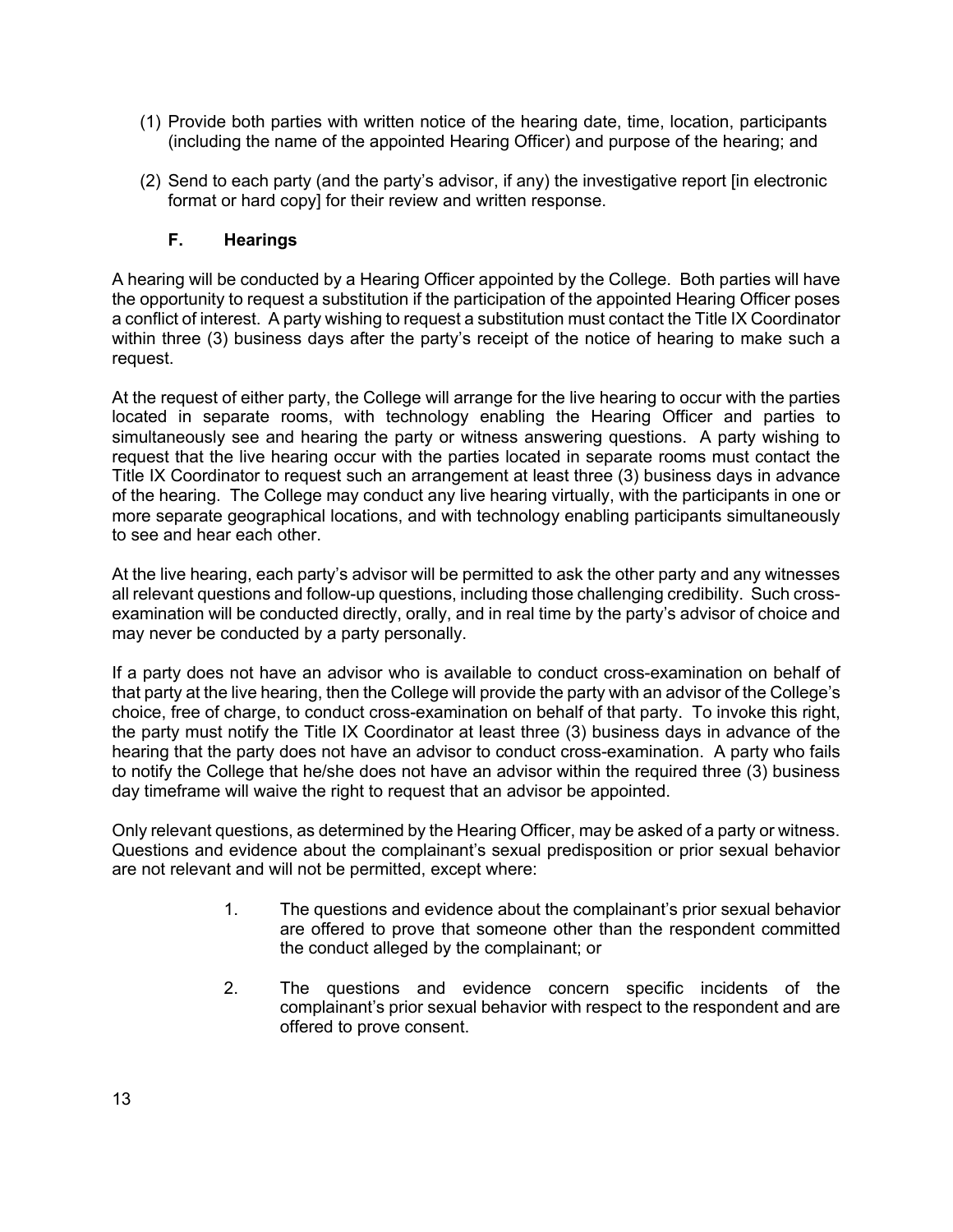If a party or witness does not submit to cross-examination at the live hearing, either due to absence from the hearing or due to the party's or witness's refusal to answer cross-examination or other questions, the Hearing Officer will not rely on any statement of that party or witness in reaching a determination regarding responsibility; however, the Hearing Officer will not draw an inference about the determination regarding responsibility based solely on a party's or witness's absence from the live hearing or refusal to answer cross-examination or other questions.

The College will make all evidence obtained as part of the investigation that is directly related to the allegations raised in the formal complaint available for the parties' inspection and review during the hearing. In addition, the College will create an audio or audiovisual recording, or transcript, of the live hearing, which the Title IX Coordinator will make available to the parties for inspection and review upon request.

## **G. Determination Regarding Responsibility**

Within ten (10) business days after the conclusion of the hearing, the Hearing Officer will make a decision regarding responsibility. The Hearing Officer will apply a preponderance of the evidence standard when determining responsibility. Within seven (7) business days of reaching his/her decision, the Hearing Officer will issue a written determination to both parties simultaneously. The written determination will include:

- 1. Identification of the allegations potentially constituting sexual harassment as defined in 34 C.F.R. § 106.30 (Title IX) and/or constituting sexual violence, domestic violence, dating violence or stalking pursuant to the *Preventing Sexual Violence in Higher Education Act*;
- 2. A description of the procedural steps taken from the receipt of the formal complaint through the determination, including any notifications to the parties, interviews with parties and witnesses, site visits, methods used to gather other evidence, and hearings held;
- 3. Findings of fact supporting the determination;
- 4. Conclusions regarding the application of the College Code of Conduct or other conduct standards to the facts;
- 5. A statement of, and rationale for, the result as to each allegation, including a determination regarding responsibility, any disciplinary sanctions the College imposes on the respondent, and whether remedies designed to restore or preserve equal access to the College's education program or activity will be provided by the College to the complainant; and
- 6. The procedures and permissible bases for the complainant and respondent to appeal.

### **H. Appeals**

14 Both parties will have the right to appeal any determination regarding responsibility, and any dismissal of a formal complaint or allegations therein, to the Title IX Coordinator. The College's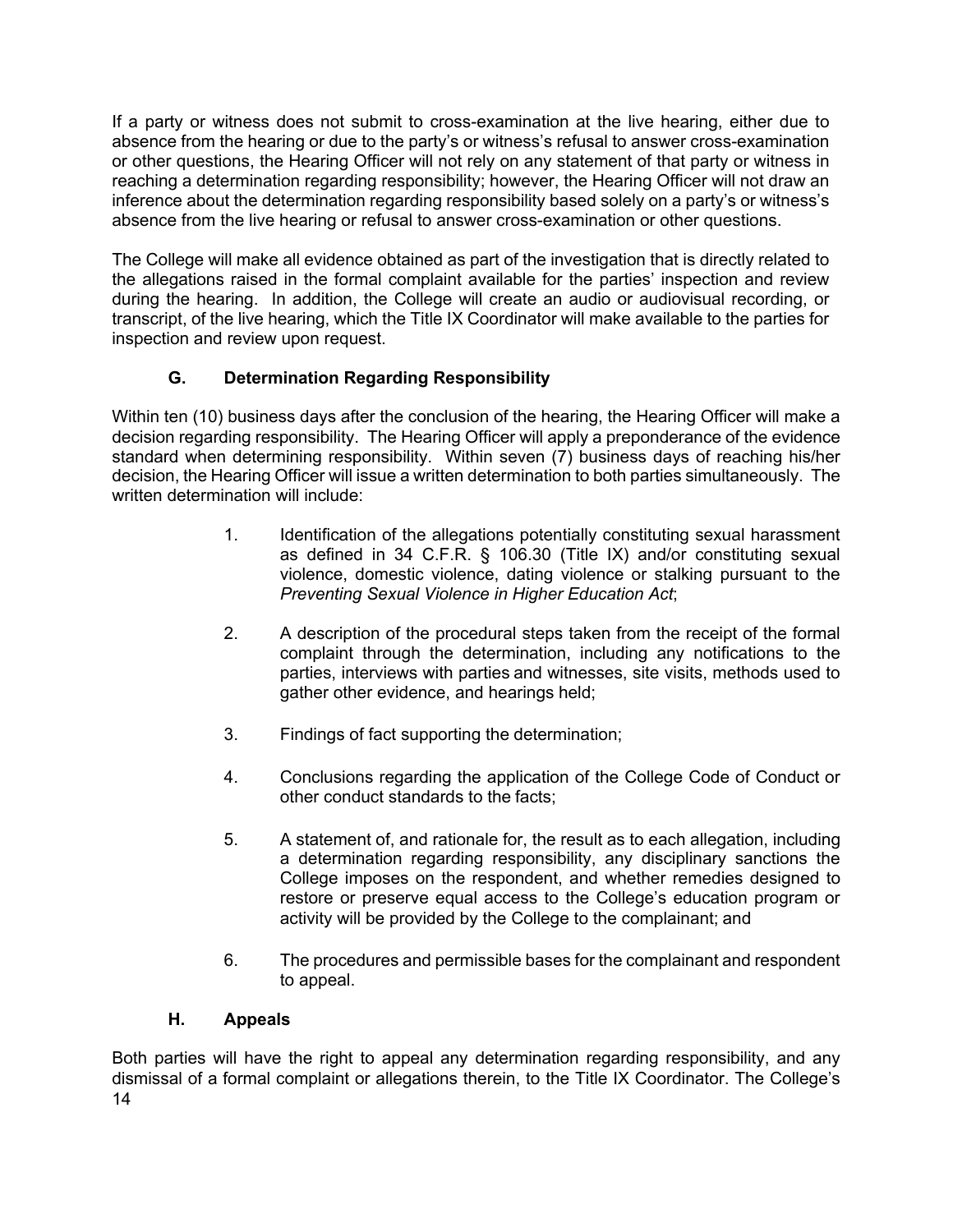Vice President for Academic Affairs or designee will service as KCC's Appellate Officer. An appeal must be based on one or more of the following grounds:

- 1. A procedural irregularity occurred;
- 2. New evidence or information exists that could affect the outcome of the matter;
- 3. The Title IX Coordinator, Investigator or Hearing Officer had a conflict of interest or bias for or against complainants or respondents generally, or the individual complainant or respondent, that affected the outcome of the matter; and/or
- 4. The sanction is disproportionate with the violation.

A party who wishes to appeal a determination regarding responsibility or a dismissal of a formal complaint or allegations therein must submit a written appeal request to the Title IX Coordinator within seven (7) business days of the party's receipt of the written determination or written dismissal notice. The written appeal request must identify the ground(s) on which the party seeks to appeal the determination or dismissal.

Within seven (7) business days of the Title IX Coordinator's receipt of an appeal request, the Title IX Coordinator will forward the appeal request to the Vice President of Academic Affairs or designee and will notify the other party in writing that an appeal has been filed. Before reaching a determination regarding the appeal, the Vice President of Academic Affairs will afford both parties an equal opportunity to submit a statement in support of, or challenging, the determination or responsibility or dismissal that is the subject of the appeal. Within seven (7) business days after the Vice President of Academic Affairs or designee has concluded his/her review of the appeal, the Vice President of Academic Affairs or designee will issue a written decision simultaneously to both parties, describing the outcome of the appeal and the rationale for the outcome. The Vice President of Academic Affairs or designee's decision is final.

### **IX. Prevention and Education for Students**

The College will review on an ongoing basis, its sexual discrimination, harassment and misconduct prevention and education programming to ensure students and employees are provided substantive opportunities to learn about sexual discrimination, harassment and misconduct, including primary prevention, bystander intervention, risk reduction, consent, reporting methods, relevant College policies and procedures, retaliation, survivor-centered and trauma-informed response, relevant definitions, and other pertinent topics.

The College, in conjunction with its Faculty Professional Development Taskforce and Days of Learning Professional Development Committee established pursuant to the *Campus Security Enhancement Act of 2008* (110 ILCS 12/10), will annually review its prevention and education offerings to identify ways in which to enhance its effectiveness.

## **X. Training**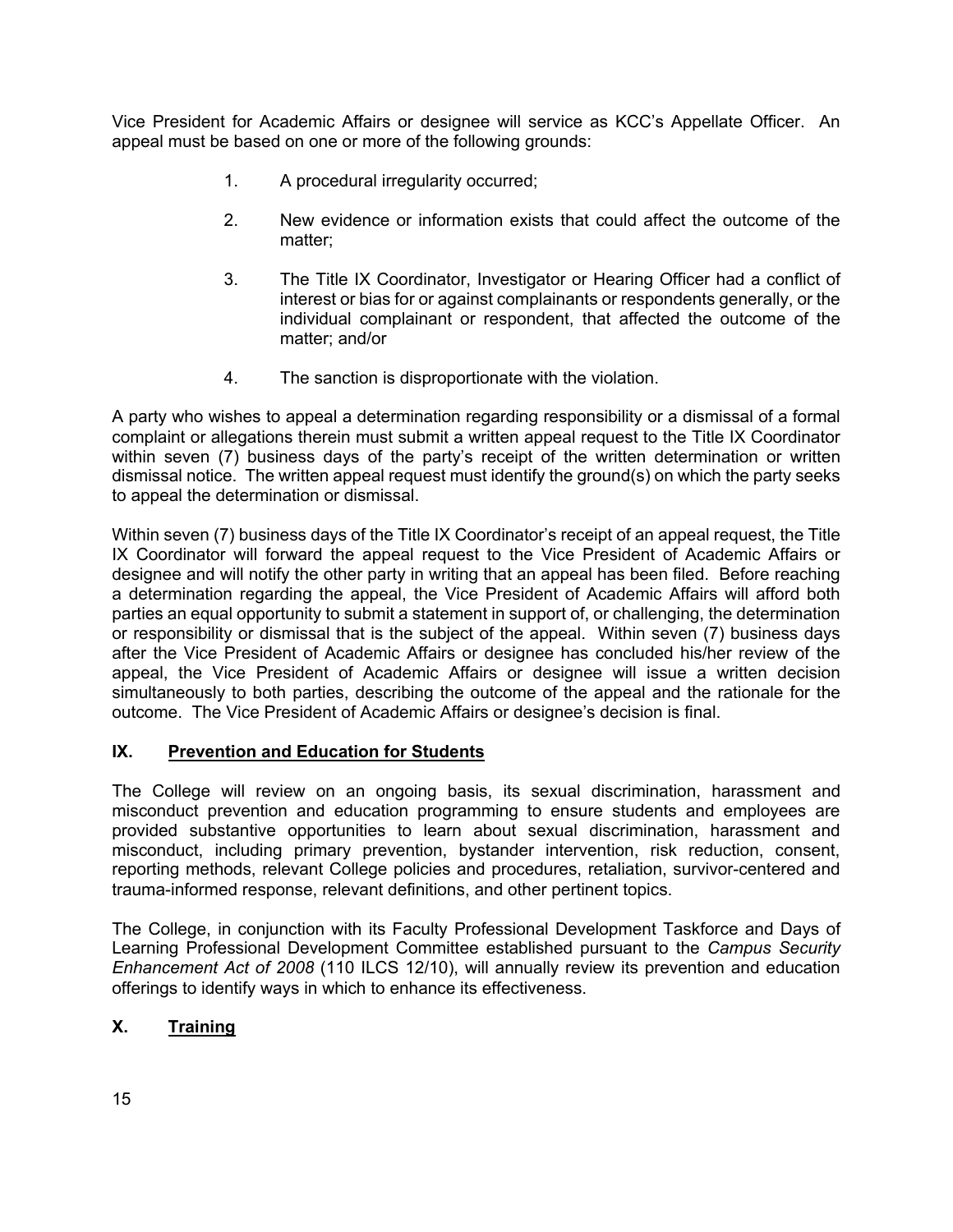The Title IX Coordinator, campus law enforcement, campus security, and anyone else involved in the receipt of reports of, responding to, investigating or adjudicating alleged incidents of sexual discrimination, harassment or other misconduct, or involved in the referral or provision of services to survivors receive annual education and training on primary prevention, bystander intervention, risk reduction, consent, reporting obligations, investigation procedures, confidentiality requirements, relevant College policies and procedures, retaliation, survivor-centered and trauma-informed response, relevant definitions, and other pertinent topics.

In addition to the above training, individuals who investigate or resolve complaints, including through informal resolutions, receive at least 8-10 hours of annual training on issues related to *Preventing Sexual Violence in Higher Education Act* offenses including sexual violence, domestic violence, dating violence, and stalking; the scope of the College's education program or activity; the Title IX and College definitions of sexual harassment; how to serve impartially, including by avoiding prejudgment of the facts at issue, conflicts of interest, and bias; and how to conduct the College's Grievance Process outlined in Section VIII, above. Decision-makers in particular receive training on any technology to be used at live hearings and on issues of relevance of questions and evidence, including when questions and evidence about the complainant's sexual predisposition or prior sexual behavior are not relevant. Investigators in particular receive training on issues of relevance so as to enable them to create an investigative report that fairly summarizes relevant evidence.

All Confidential Advisors receive 40 hours of training on sexual violence before being designated a Confidential Advisor. Annually thereafter, Confidential Advisors attend a minimum of six (6) hours of ongoing educational training on issues related to sexual violence. Confidential Advisors also receive periodic training on the College administrative process, interim protective measures and accommodations, and the College's Grievance Process pursuant to Section VIII above.

The College, in conjunction with its Faculty Professional Development Taskforce and Days of Learning Professional Development Committee established pursuant to the *Campus Security Enhancement Act of 2008* (110 ILCS 12/10), will annually review its training offerings to identify ways in which to enhance its effectiveness.

Any materials used to train the Title IX Coordinator, investigators, decision-makers, and any person who facilitates an informal resolution process, will not rely on sex stereotypes and will promote impartial investigations and adjudications of formal complaints of sexual harassment.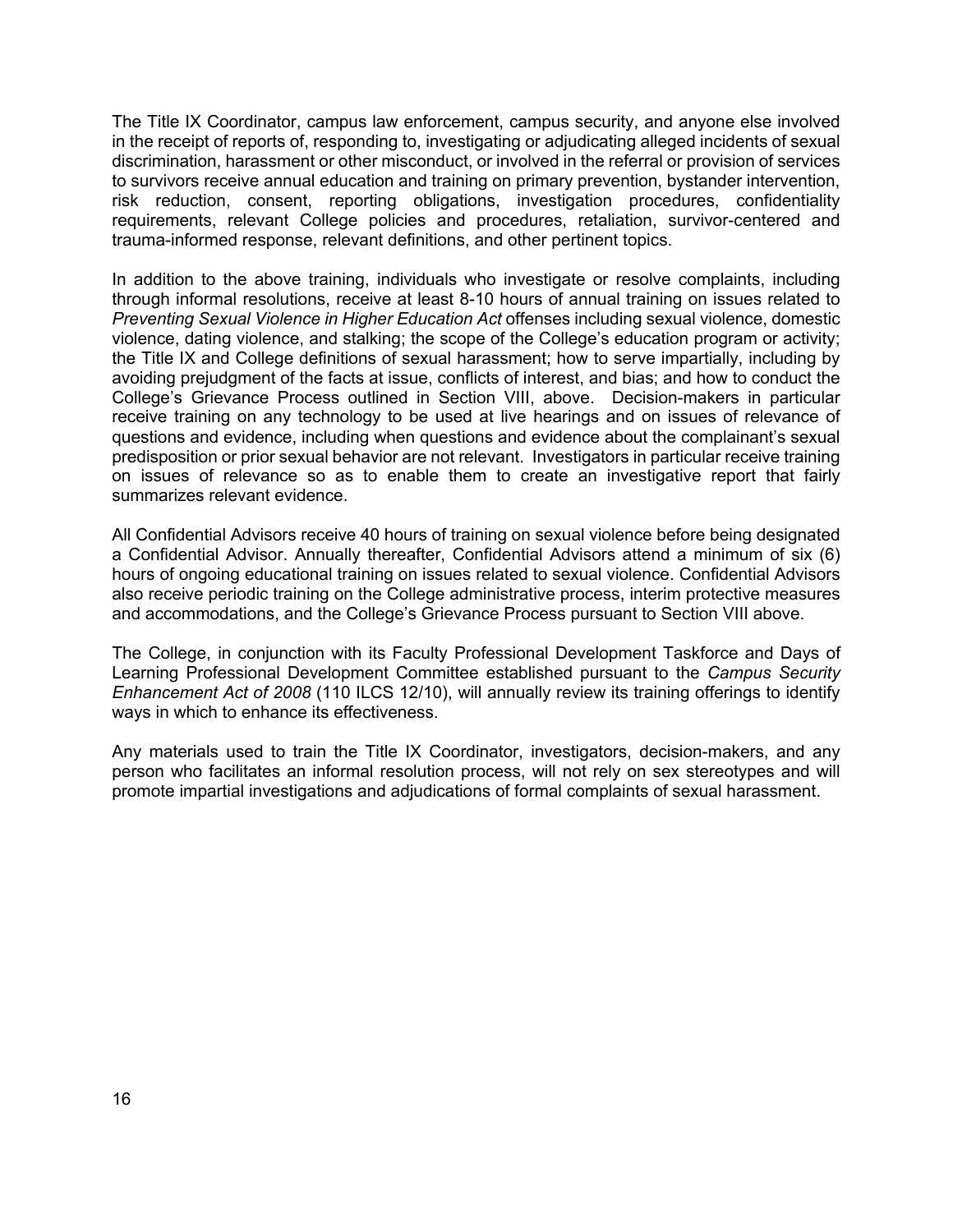## **APPENDIX A**

#### **Definitions for the College's Sex-Based Misconduct Procedures**

- **A. Bystander Intervention:** see Section 5 of the *Preventing Sexual Violence in Higher Education Act*, 110 ILCS 155/5.
- **B. Complainant:** an individual who is alleged to be the victim of conduct that could constitute sex-based misconduct.
- **C. Confidential Advisor:** a person who is employed or contracted by the College to provide emergency and ongoing support to student survivors of sexual violence. Confidential Advisors may include persons employed by a community-based sexual assault crisis center with whom the College partners. Individuals designated as "Responsible Employees" in Section VI of these Procedures are not Confidential Advisors.
- **D. Consent:** knowing and voluntary agreement to engage in sexual activity. Coercion, force, or the threat of either invalidates consent. Consent may not be inferred from silence, passivity, or a lack of verbal or physical resistance. A person's manner of dress does not constitute consent. Past consent to sexual activities does not imply ongoing or future consent. Consent to engage in sexual activity with one person does not constitute consent to engage in sexual activity with another person. Consent may be withdrawn at any time. A person cannot consent to sexual activity if that person is unable to understand the nature of the activity or give knowing consent due to circumstances, including without limitation the following: 1) the person is incapacitated due to the use or influence of alcohol or drugs; 2) the person is asleep or unconscious; 3) the person is under age; or 4) the person is incapacitated due to a mental disability.
- **E. Dating Violence**: violence committed by a person: 1) who is or has been in a social relationship of a romantic or intimate nature with the victim; and 2) where the existence of such a relationship shall be determined based on a consideration of the length of the relationship, the type of relationship, and the frequency of interaction between the persons involved in the relationship.
- **F. Domestic Violence:** includes felony or misdemeanor crimes of violence committed by a current or former spouse or intimate partner of the victim, by a person with whom the victim shares a child in common, by a person who is cohabitating with or has cohabitated with the victim as a spouse or intimate partner, by a person similarly situated to a spouse of the victim under the domestic or family violence laws of the State of Illinois, or by any other person against an adult or youth victim who is protected from that person's acts under the domestic or family violence laws of the State of Illinois.
- **G. Education Program or Activity:** a location, event, or circumstance over which the College exercised substantial control over both the respondent and the context in which the sex-based misconduct occurs, and also includes any building owned or controlled by a student organization that is officially recognized by the College.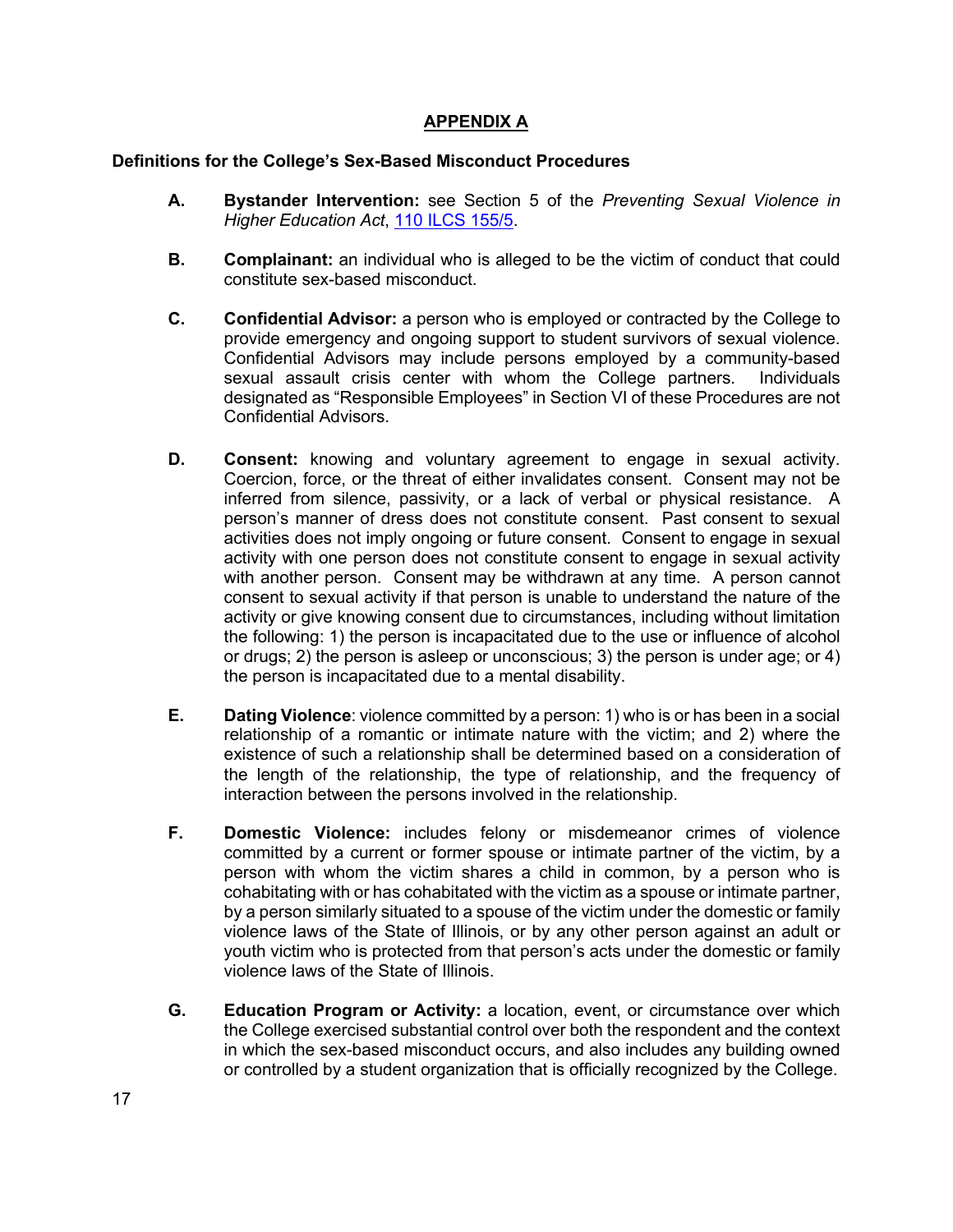- **H. Hate Crime:** an act or an attempted act that violates a criminal statute by any person that in any way constitutes an expression of hostility toward the victim because of his or her sex, race, ethnicity, religion, age, disability, national origin, sexual orientation, or gender-related identity, color, marital status, military status or unfavorable military discharge.
- **I. Hostile Environment Caused by Sexual Harassment:** a sexually harassing hostile environment is created when conduct by an individual is so severe, pervasive or persistent that it denies or limits an individual's ability to participate in or receive the benefits, services or opportunities of the College's educational programs or activities or the individual's employment access, benefits or opportunities. In determining whether a hostile environment has been created, the conduct in question will be considered from both a subjective and an objective perspective of a reasonable person in the alleged victim's position, considering all the circumstances.
- **J. Incapacitation:** when a person is incapable of giving consent due to the person's age, use of drugs or alcohol, or because an intellectual or other disability which prevents the person from having the capacity to give consent.
- **K. Intimidation:** to intentionally make another timid or fearful, to compel or deter by or as if by threats. Intimidation is a form of retaliation prohibited by the College's Policy Prohibiting Sex-Based Misconduct and these Procedures.
- **L. Preponderance of the Evidence:** when considering all the evidence in the case, the decision-maker is persuaded that the allegations are more probably true than not true.
- **M. Respondent:** an individual who has been reported to be the perpetrator of conduct that could constitute sex-based misconduct.
- **N. Responsible Employee:** a College employee who has the authority to redress sex-based misconduct, who has the duty to report incidents of such misconduct or other student misconduct, or whom a student could reasonably believe has this authority or duty. Section VI of these Procedures lists categories of employees who are Responsible Employees for the College.
- **O. Retaliation:** Any form of retaliation, including intimidation, threats, harassment and other adverse action taken or threatened against any complainant or person reporting or filing a complaint alleging sexual discrimination, harassment or misconduct or any person cooperating in the investigation of such allegations (including testifying, assisting or participating in any manner in an investigation) is strictly prohibited and may violate the protections of the *State Employees and Officials Ethics Act*, the *Whistleblower Act*, and the *Illinois Human Rights Act*. Action is generally deemed adverse if it would deter a reasonable person in the same circumstances from opposing practices prohibited by the College's Sex-Based Misconduct Policy and these Procedures. Retaliation may result in disciplinary or other action independent of the sanctions or supportive measures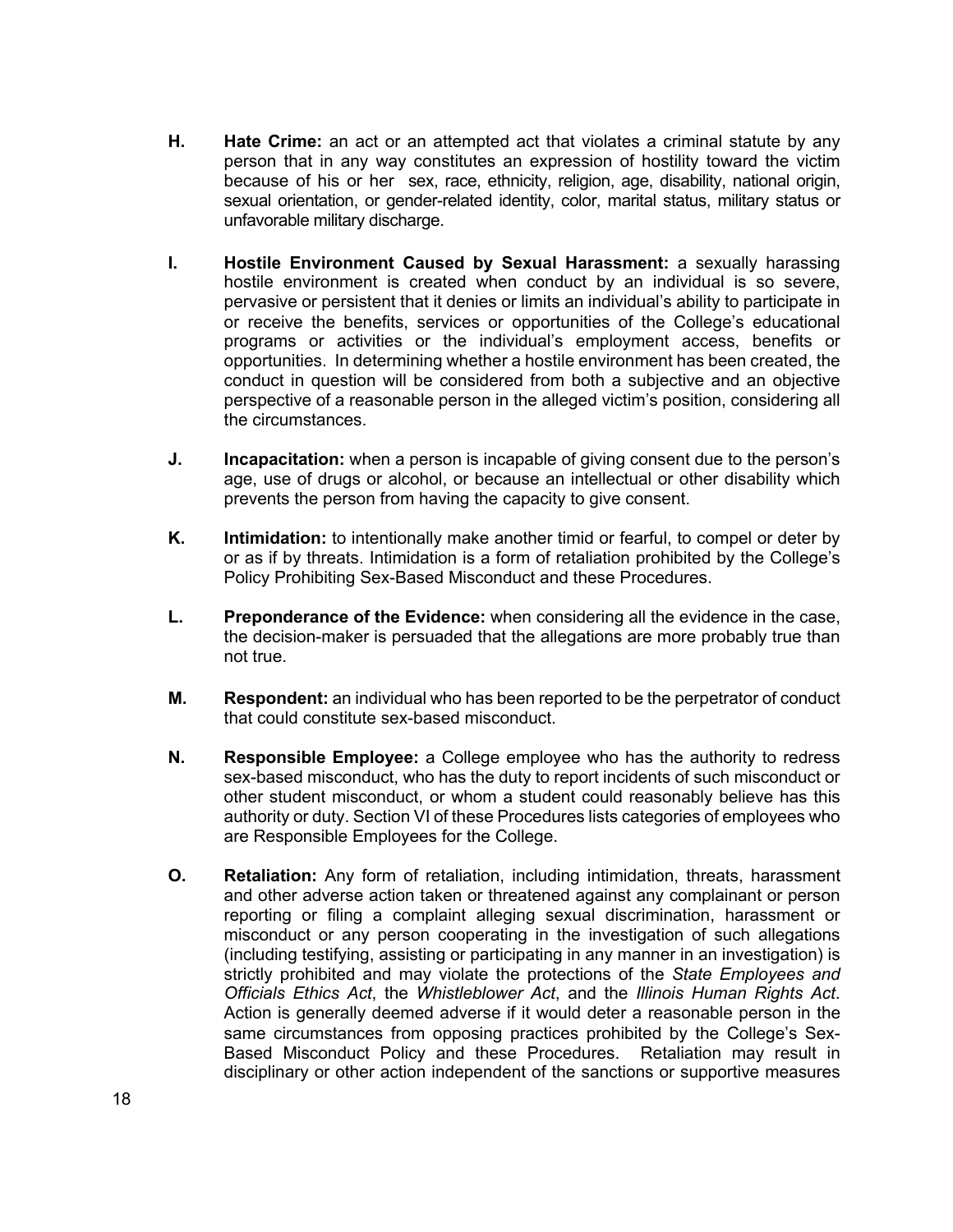imposed in response to the allegations of sexual discrimination, harassment or misconduct.

- **P. Sexual Assault:** any type of sexual contact or behavior that occurs by force or coercion, without consent of the recipient of the unwanted sexual activity, or in a familial relationship of a degree that would prohibit marriage. It includes sexual acts against a person who is unable to consent either due to age or lack of capacity or impairment. Examples include forcible sexual intercourse, forcible sodomy, forcible fondling, child molestation, incest, attempted rape, statutory rape and rape. Sexual assault can occur between members of the same or opposite sex. Sexual assault includes any forced act against one's will where sex is the weapon.
- **Q. Sex-Based Misconduct:** Misconduct on the basis of sex, sexual orientation or gender-related identity. Such misconduct includes sex discrimination, sexual harassment, sexual assault, sexual exploitation, dating violence, domestic violence, sexual violence and stalking.
- **R. Sexual Exploitation:** when a person takes non-consensual or abusive sexual advantage of another for anyone's advantage or benefit other than the person being exploited, and that behavior does not meet the definition of sexual assault. Sexual exploitation includes prostituting another person, non-consensual visual or audio recording of sexual activity, non-consensual distribution of photos or other images of an individual's sexual activity or intimate body parts with an intent to embarrass such individual, non-consensual voyeurism, knowingly transmitting HIV or a sexually transmitted disease to another, or exposing one's genitals to another in non-consensual circumstances.
- **S. Sexual Harassment**: Unwelcome sexual advances, requests for sexual acts or favors, and other verbal, non-verbal or physical conduct of a sexual nature when:
	- Submission to such conduct is made explicitly or implicitly a term or condition of an individual's employment, academic advancement, evaluation, or grades;
	- Submission to or rejection of such conduct by an individual is used as a basis for employment, academic advancement, evaluation, or grading decisions affecting that individual;
	- Such conduct has the purpose or effect of substantially interfering with an individual's employment or educational performance or creating an intimidating, hostile, or offensive employment or educational environment; or
	- Such conduct denies or limits an individual's ability to participate in or receive the benefits, services or opportunities of the College's educational programs or activities or the individual's employment access, benefits or opportunities.

Examples of conduct of a sexual nature may include: